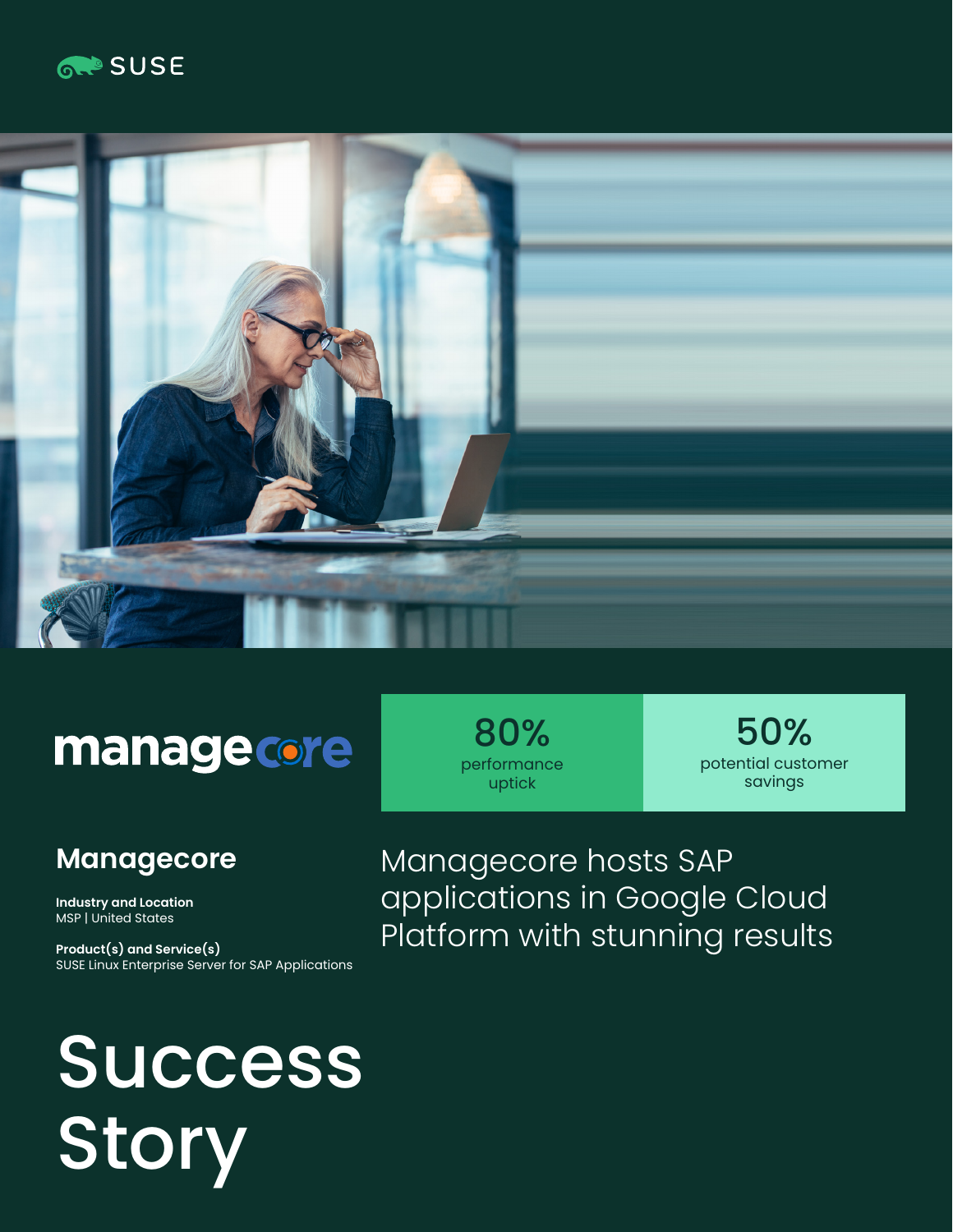

#### **At-a-Glance**

As businesses look to take advantage of the real-time capabilities of the latest SAP HANA technologies, publiccloud infrastructure offers impressive low costs—but can seem a risky option. Managecore is bringing it into the mainstream, building robust SAP landscapes on SUSE Linux Enterprise Server for SAP Applications on Google Cloud Platform that are secure, reliable and offer improved performance. Backed by Managecore's experienced SAP team and expert support from SUSE, the public-cloud option can deliver an unprecedented combination of resilience, flexibility and low costs.

### Introducing Managecore

#### **Overview**

Headquartered in Wisconsin, Managecore, LLC is a fast-growing technical managed services and cloud hosting company that specializes in the provision of agile SAP solutions. With a focus on maintaining its 100-percent customer satisfaction ratings and helping customers maximize the ROI from their SAP investments, Managecore seeks to provide best-in-class solutions with the backing of leading global technology partners such as SUSE.

#### **Challenge**

Recent years have seen rapid growth in the migration of applications to the public cloud—even applications that are missioncritical. Businesses attracted by the poten-

tial to reduce TCO are also encouraged by the maturing security of public-cloud platforms, and by the emergence of solution partners that offer robust managed services on top of them.

For Managecore, the opportunity to become the first mid-market SAP consultancy to support SAP software on Google Cloud Platform (GCP) was too good to miss. Nick Miletich, Director of Technology at Managecore, LLC., explains: "SAP itself is strongly promoting cloud adoption, while encouraging customers to rebuild around the SAP HANA data platform. To meet market demand for cloud-hosted SAP HANA environments, without the cost and risk of building out our own large data centers, we decided that Google's global footprint and innovative outlook made them the ideal partner."

#### **Solution**

To preserve its 100% customer satisfaction rating as it ramped up its hosted SAP HANA offerings, Managecore wanted to find a robust, secure and flexible cloud platform. After reviewing the supported operating systems, Managecore chose to base its GCP environments on SUSE Linux Enterprise Server for SAP Applications.

"It is critical that we provide SAP on an OS platform that is stable, reliable, and secure," says Nick Miletich. "SUSE Linux Enterprise Server for SAP Applications is built for rapid deployment of SAP systems to certified standards. In our opinion, it provides the best performance, availability and flexibility for our hosted SAP customers."

Managecore uses Google technology such as Migrate for Compute Engine (formerly Velostrata) to accelerate and de-risk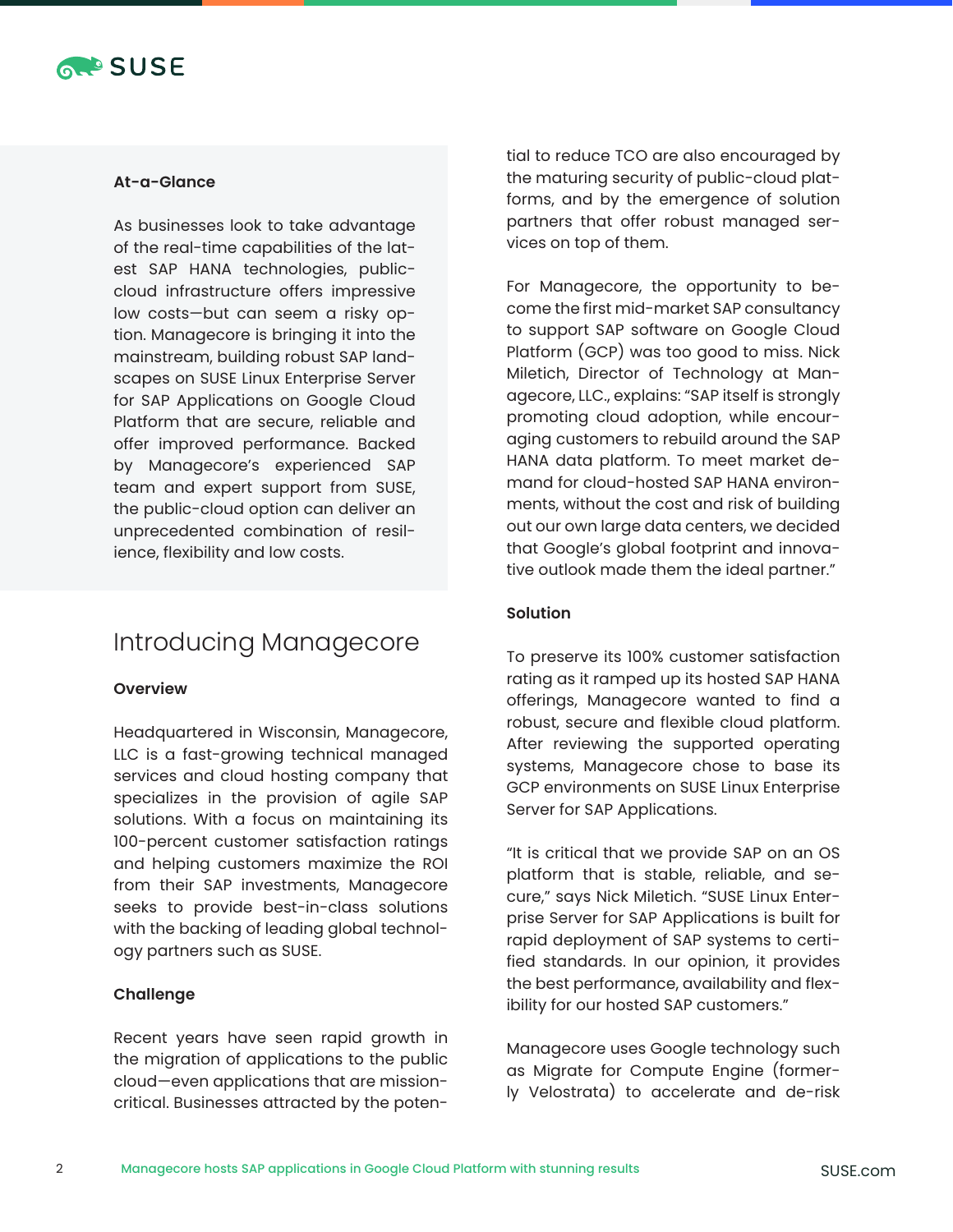

"In our opinion, SUSE Linux Enterprise Server for SAP Applications provides the best performance, availability and flexibility for our hosted SAP customers."

> **Nick Miletich** Director of Technology Managecore, LLC

the migration of customers' SAP systems to GCP. This migration tool empowers the Managecore team to seamlessly transfer both the SUSE OS and the related software subscription directly into GCP—making it a very easy transition for existing customers. Equally, Managecore can use the tool to subscribe new customers on a pay-asyou-go basis through Google. Whichever route they choose, SUSE provides enterprise-class support for the OS and its builtin high-availability component for SAP systems.

"SUSE Linux Enterprise Server for SAP Applications includes a clustering solution within a single subscription, making it easier to manage and more cost-effective for SAP customers," says Nick Miletich. "Combined with the high resilience and fault-tolerance of Google Cloud Platform, this helps us offer exceptional uptime for hosted SAP systems."

To help customers manage their cloudbased SAP instances, Managecore provides a 24/7/365 client portal—Managecore Watchdog—that delivers real-time SLAs and detailed reporting as part of a commitment to transparency and open communication with customers.

#### **Results**

With SUSE Linux Enterprise Server for SAP Applications on Google Cloud Platform, Managecore can offer its customers an innovative, robust, high-performance platform for their mission-critical SAP HANA environments. The platform also offers low total cost of ownership, enabling businesses to cut time-to-value. "Key factors in selecting SUSE Linux Enterprise as our strategic OS on Google Cloud Platform were the ease of management and faster deployment, translating into shorter time-to-value for our customers," says Nick Miletich.

For FFF Enterprises, a US-based pharmaceutical distributor, migrating to Google Cloud Platform with the assistance of Managecore has been a game-changer. With multiple SAP S/4HANA apps now running on the cloud, the company has improved performance by 80% while reducing its costs and has significantly improved availability.

"We are highly focused on enabling SAP customers on their digital transformation journey, ultimately helping them adopt the latest SAP S/4HANA applications," says Nick Miletich. "We combine leading-edge GCP infrastructure with the SUSE Linux Enterprise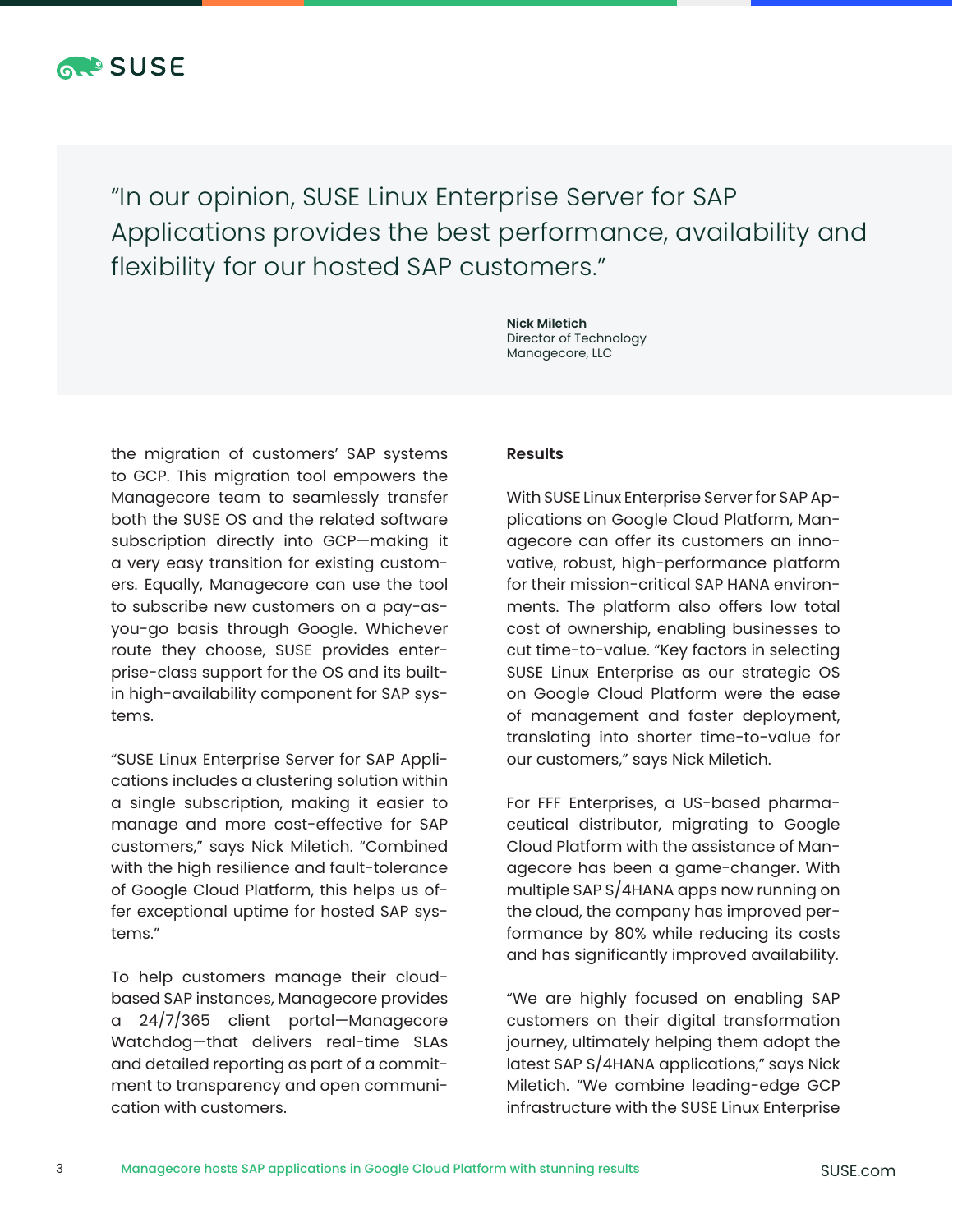

"At Managecore we combine leading-edge Google Cloud infrastructure with the SUSE Linux Enterprise platform to create responsive, reliable and flexible SAP HANA landscapes that deliver better value over time."

> **Nick Miletich** Director of Technology Managecore, LLC

platform to create responsive, reliable and flexible SAP HANA landscapes that deliver better value over time."

For customers seeking to move their SAP systems to SUSE Linux Enterprise Service on GCP, Managecore offers a service to show the likely benefits. Built on the Google-powered Cloud Simulator, this highly automated service helps companies visualize their future cloud environment, compare costs, and determine the right size for their future virtual machines—for savings of up to 50%. For your cloud analysis, please register at: [http://go.managecore.com/managecore](http://go.managecore.com/managecore-cloud-simulator-request)[cloud-simulator-request.](http://go.managecore.com/managecore-cloud-simulator-request)

#### **Benefits List**

- Facilitates cloud-based delivery of complex SAP HANA solutions
- Reinforces customer SAP HANA environments for added reliability and security
- Delivers cloud agility plus assurance of tight integration between OS and SAP software

#### **Find out how SUSE can help you become an innovation hero!**

- Sales-Inquiries-APAC@suse.com
- Sales-Inquiries-EMEA@suse.com
- Sales-Inquiries-LATAM@suse.com
- Sales-Inquiries-NA@suse.com